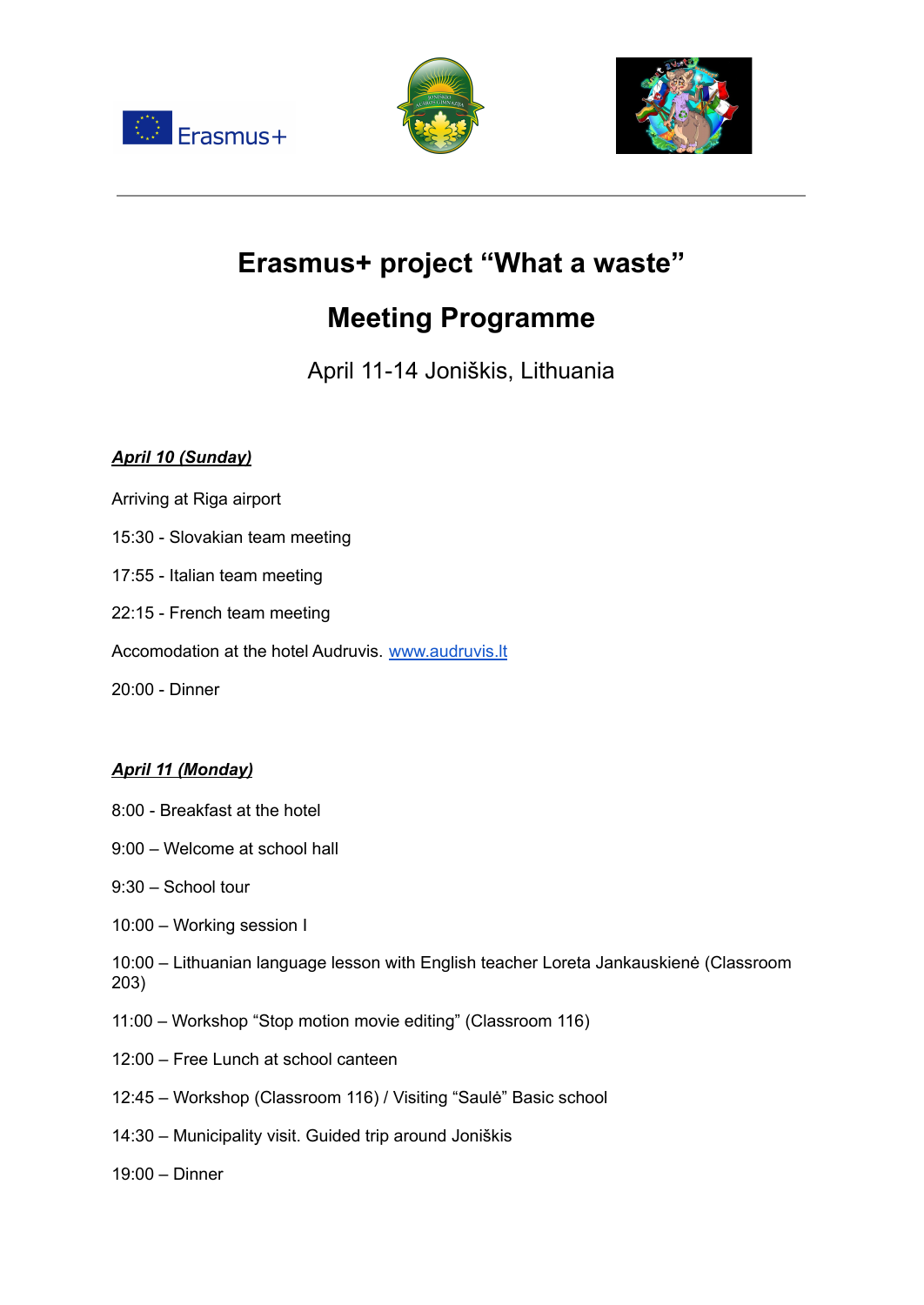





#### *April 12 (Tuesday)*

- 8:00 Breakfast at the hotel
- 9:00 Working session II

9:00 – Workshop – lesson 'Global warming' with Geography teacher Giedrė Motiejuitė(Classroom 103)

- 10:00 Workshop "Stop motion movie editing" (Classroom 116)
- 12:30 Lithuanian cuisine free lunch at school canteen
- 13:30 Leaving for Zagarė
- 14:00 Trip around Žagarė
- 15:00 Workshop "Reuse of waste: Doll making and scarecrow factory visiting".
- 16:30 Leaving for Joniškis
- 19:00 Dinner

#### *April 13 (Wednesday)*

- 7:00 Breakfast at the hotel
- 7:30 Departure for Vilnius

10:30 – Meeting with the Head of Institute of Geosciences (Vilnius University) prof. dr. Egidijus Rimkus

11:00 – Workshop with Gintarė Klimienė (Geography teacher of Contemporary school centrum)

- 13:00 Lunch
- 14:00 Guided tour around Vilnius
- 16:00 Leaving for Trakai
- 16:45 Visiting [Trakai](https://www.govilnius.lt/visit-vilnius/places/trakai-castle) castle
- 18:00 Dinner